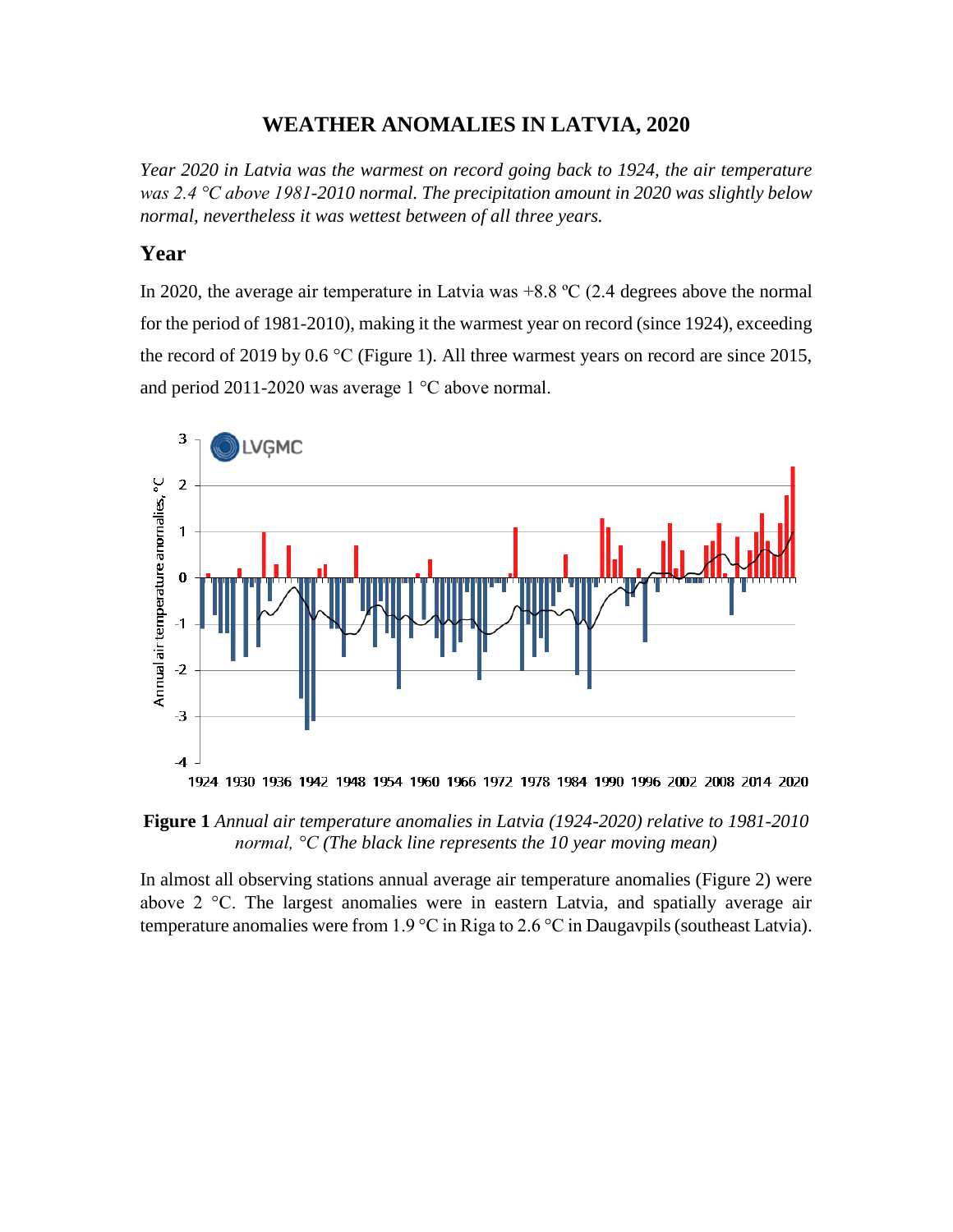

**Figure 2** *Spatial distribution of annual air temperature anomalies in 2020, in Latvia relative to 1981-2010 normal, °C*

Total amount of precipitation in 2020 in Latvia was 641.5 mm, 7% below the annual normal (692.3 mm). Although last year was drier than normal, 2020 was the wettest of the last three years (Figure 3).



**Figure 3** *Annual precipitation anomalies in Latvia (1924-2020) relative to 1981-2010 normal, % (The black line represents the 10 year moving mean)*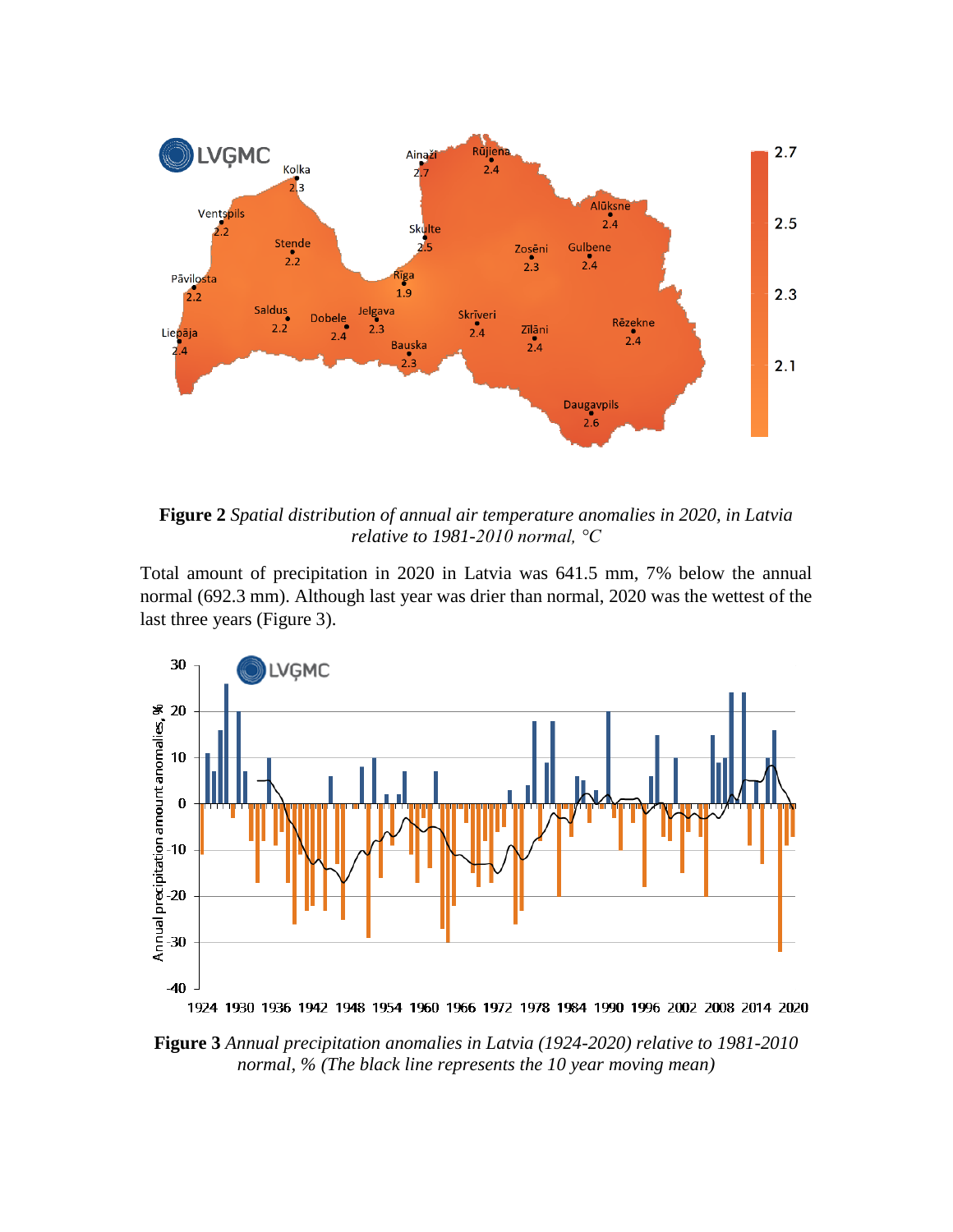In most parts of Latvia year 2020 was drier than normal, only in 3 observing stations annual precipitation exceeded 1981-2010 normal – Ainazi (northern Latvia), Rezekne (eastern Latvia) and Ventspils (western Latvia). Spatially annual precipitation anomalies were from -33% in Riga to +26% in Ainazi (Figure 4), but precipitation amount was from 491.6 mm in Zilani (eastern Latvia) to 852.2 mm in Rucava (southwest Latvia).



**Figure 4** *Spatial distribution of annual precipitation anomalies in 2020, in Latvia relative to 1981-2010 normal, %*

Year 2020 in Latvia was more windy than usual. The annual average wind speed was 3.6 m/s, which is 0.4 m/s above the normal. On 12 March in Liepaja (southwest Latvia), the strongest wind gusts of 2020 were observed – 34.1 m/s, the strongest registered wind gusts in Latvia in the last five years.

# **Weather in seasons and months**

Air temperature in 2020 was mostly above normal (Figure 5), especially in winter and autumn seasons, which were warmest on the record. Last year total 101 day were warmer than 90<sup>th</sup> percentile of 1981-2010, while only 15 days were cooler then  $10<sup>th</sup>$  percentile.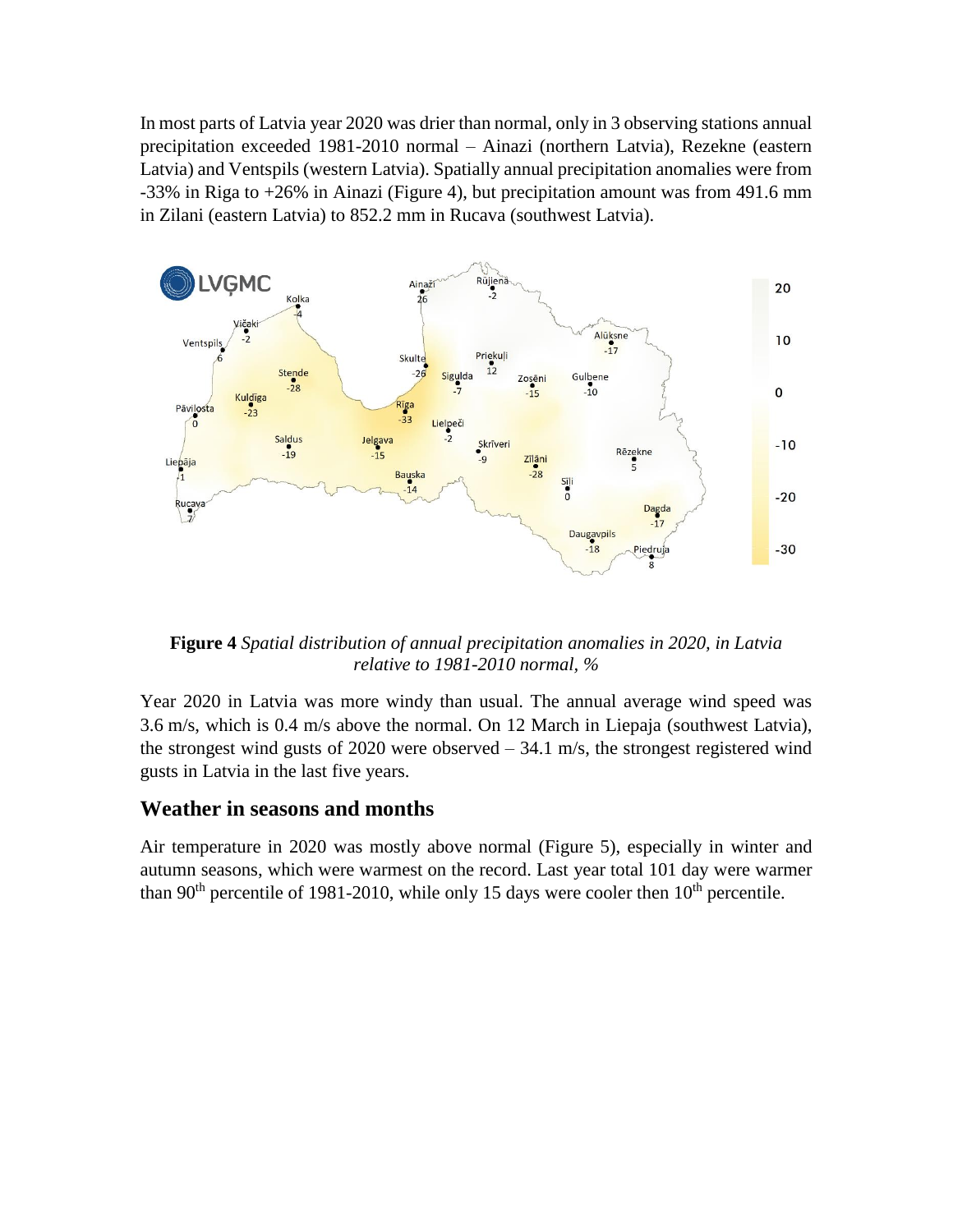

**Figure 5** *Daily mean temperatures in 2020, in Latvia compared with 1981-2010 normal and percentiles, °C*

Similar distribution was observed in maximum and minimum air temperature records. In observing stations in Latvia last year 394 daily maximum air temperature records and only 14 daily minimum air temperature records were registered.

Since winter and autumn were the warmest in the observation history, the annual minimum air temperature was only -10.3  $^{\circ}$ C – the highest annual minimum air temperature of the past at least 60 years. In the spring and summer, the heat was less frequent. Only in these seasons records of minimum air temperatures were recorded, and annual maximum air temperature  $+31.4$  °C was the lowest since 2009.

Since August all months have been drier than normal, and in 2020, in Latvia 2/3 of all months were drier than normal. Out of all seasons only winter was wetter than normal (Figure 6).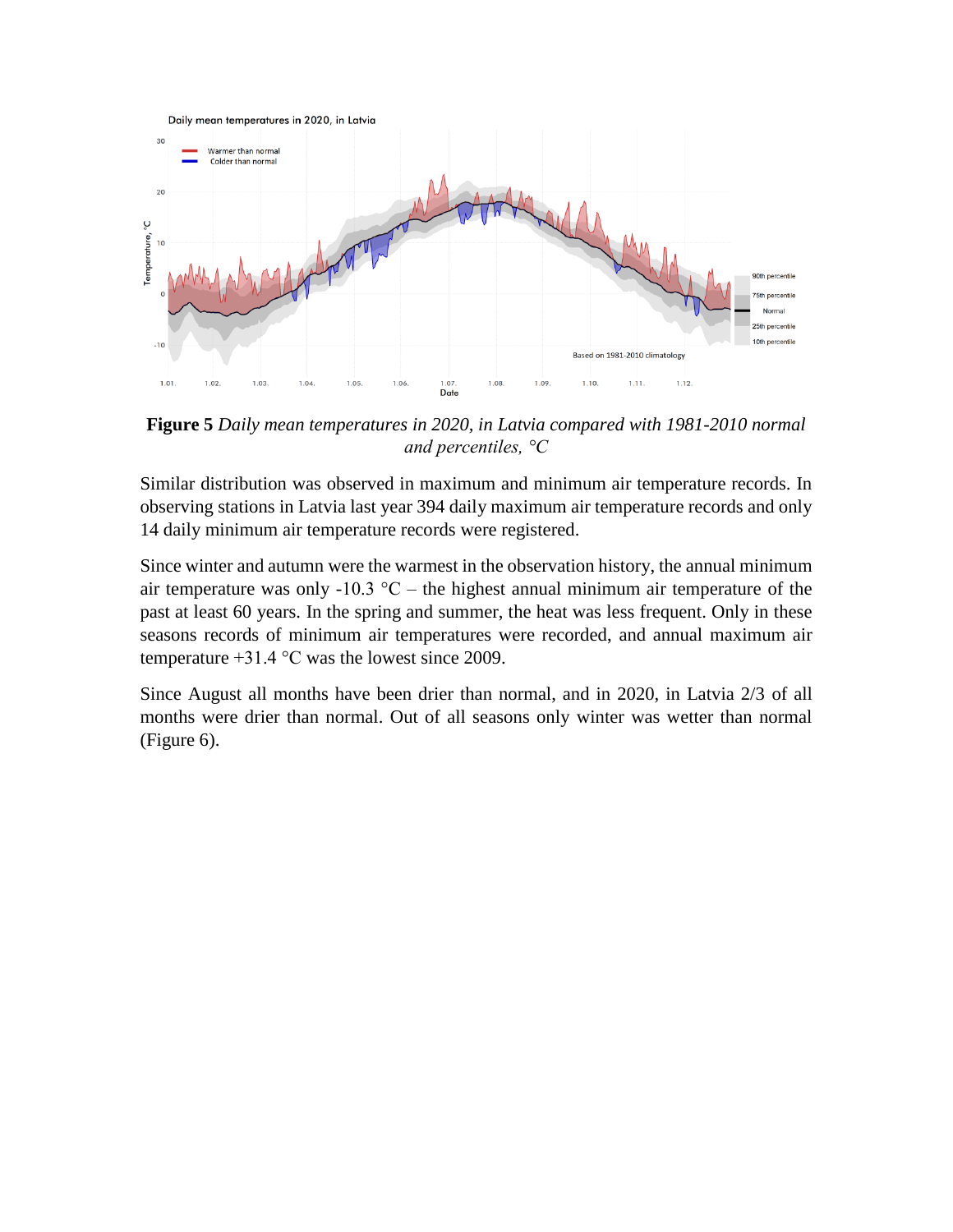

**Figure 6** *Monthly and seasonal precipitation amount anomalies of 2020 in Latvia compared with 1981-2010 normal, %*

#### **Winter 2019/2020**

In Latvia the average air temperature of winter 2019/2020 was  $+2.7 \degree$ C (5.7  $\degree$ C above normal), becoming the warmest winter on record, by 1.7 °C overcoming record of winter 1924/1925. January with an average air temperature of +3.1 °C was the warmest on the record, while February (average air temperature  $+2.2$  °C) was the 2<sup>nd</sup> warmest, only behind February 1990.

The winter of 2019/2020 in Latvia, with precipitation amount 153.7 mm, was 8% wetter than normal. The February was the wettest month of winter and with precipitation amount 60.1 mm (63% above normal) it was the 4<sup>th</sup> wettest February on record. Besides in Pavilosta (western Latvia) precipitation amount in February reached 121.8 mm, which is the third largest monthly precipitation amount registered in Latvia.

Due to the record warmth, for the first time in at least 60 years, snow cover was not registered all throughout the winter.

#### **Spring**

Spring was mostly cooler than the normal. March, with an average air temperature of +2.9  $\degree$ C, was the only spring month warmer than the normal and became the 6<sup>th</sup> warmest March on the record. April was  $0.1 \degree$ C cooler than normal (average air temperature +5.6